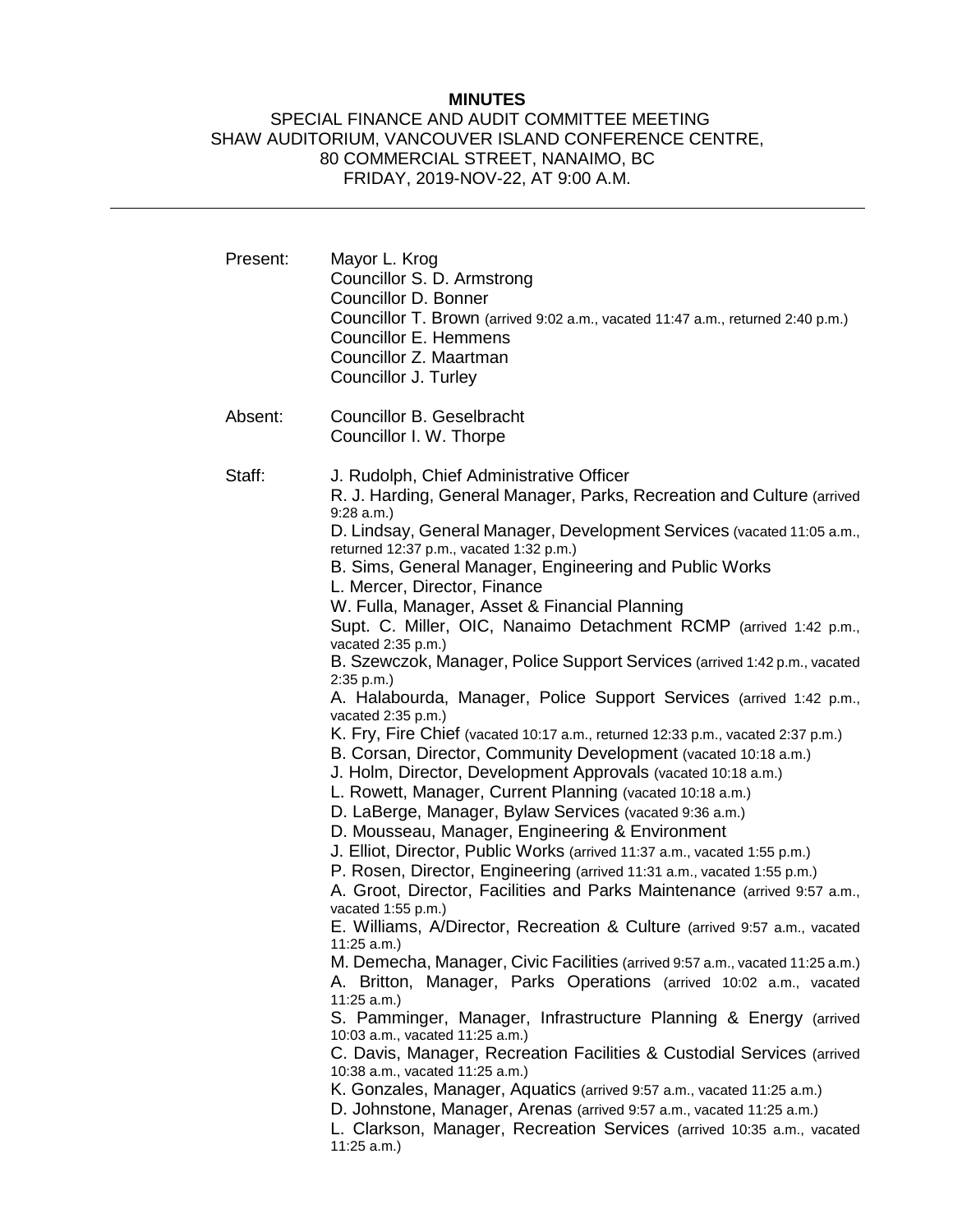J. Bevan, Manager, Culture and Events (arrived 10:35 a.m., vacated 10:58 a.m.)

D. Myles, Manager, Roads & Traffic Services (arrived 1:00 p.m., vacated 1:55 p.m.)

J. Evans, Manager, Fleet Operations (arrived 1:00 p.m., vacated 1:55 p.m.)

D. Thompson, Manager, Construction Projects (arrived 12:58 p.m., vacated 1:55 p.m.)

F. Farrokhi, Manager, Communications (arrived 11:26 a.m.)

S. Gurrie, City Clerk (vacated 10:22 a.m., returned 12:31 p.m.)

S. Snelgrove, Deputy Corporate Officer (arrived 10:21 a.m., vacated  $11:47$  a.m.

J. Vanderhoef, Recording Secretary

#### 1. CALL THE SPECIAL FINANCE AND AUDIT COMMITTEE MEETING TO ORDER:

The Special Finance and Audit Committee Meeting was called to order at 9:00 a.m.

## 2. INTRODUCTION OF LATE ITEMS:

- (a) Reverse order of Agenda Items 6(a)(2) Development Approvals and 6(a)(3) Bylaw and Parking.
- (b) Reverse order of Agenda Items 6(a)(1) Facilities and Parks Operations and 6(a)(2) Recreation and Culture.
- (c) Agenda Item  $6(a)(1)$  Development Services replace presentation.

#### 3. ADOPTION OF AGENDA:

It was moved and seconded that the Agenda, as amended, be adopted. The motion carried unanimously.

Councillor Brown entered the Shaw Auditorium at 9:02 a.m.

#### 4. REPORTS:

#### (a) 2020 - 2024 Financial Plan Operating Budgets

Introduced by Laura Mercer, Director, Finance.

1. Development Services

Introduced by Dale Lindsay, General Manager, Development Services.

1. Community Development

Bill Corsan, Director, Community Development, provided a presentation regarding the following: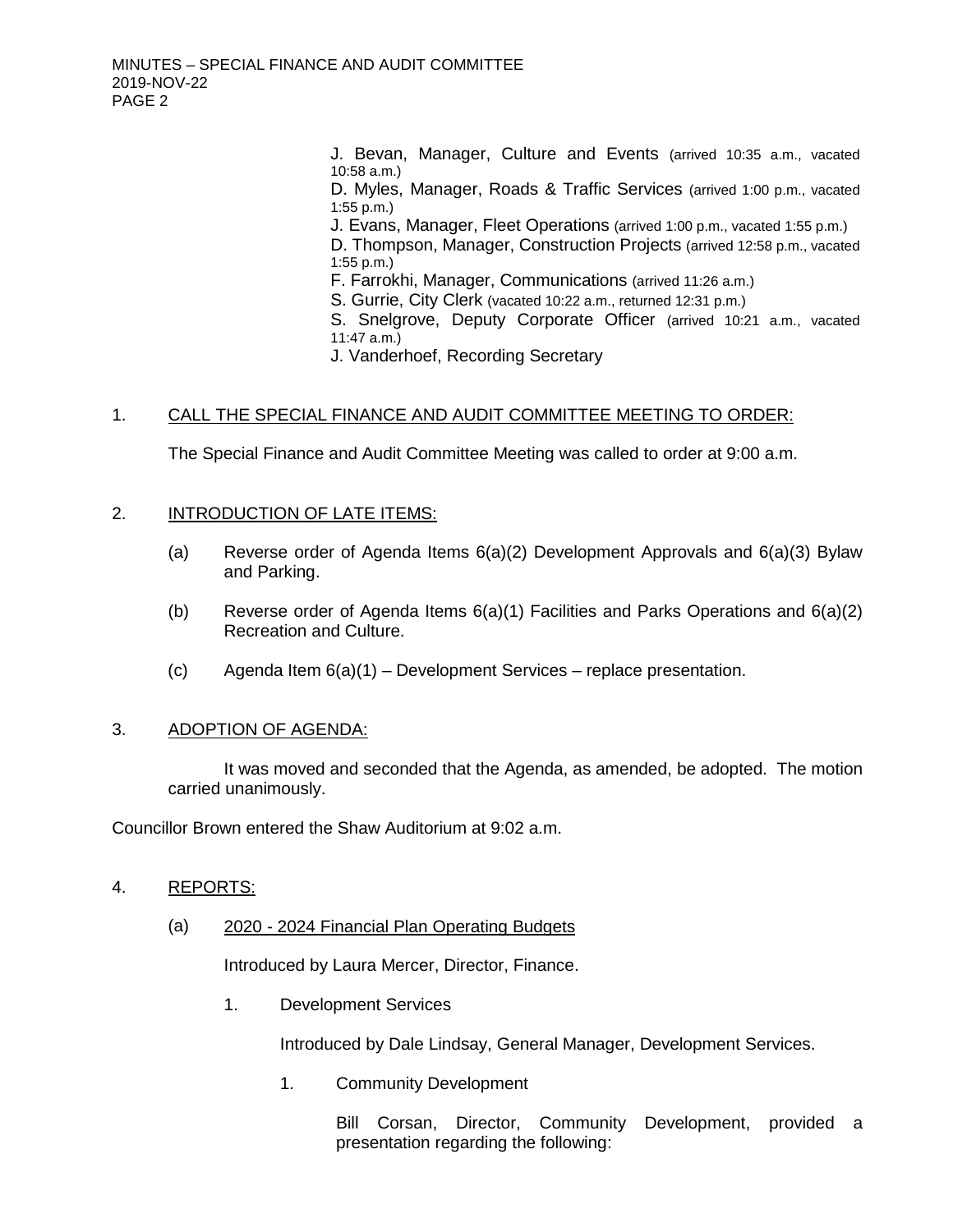- Overview of Community Development Department
- Provided a list of 2019 Achievements:
	- o Health and Housing Task Force and the Community Advisory Committee
		- o Affordable Housing Opportunities
		- o Age-Friendly BC Community Recognition
		- o Truth and Reconciliation Call to Action #57
		- o Telus Pure Fibre Agreement
		- o Review of Economic Development Function<br> **Redevelopment of 1 Port Drive**
		- Redevelopment of 1 Port Drive
		- o Departure Bay Walkway Feasibility Study

Committee discussion took place regarding the number of affordable housing units currently under construction within the City of Nanaimo.

Bill Corsan, Director, Community Development, continued his presentation as follows:

- Some key challenges anticipated in 2020: Social Issues, Land Acquisition budget, Implementing New Economic Development Function, Official Community Plan Update, and Downtown Nanaimo
- Some key initiatives planned for 2020:
	- o Review of Official Community Plan (OCP)<br> **Economic Development Strategy**
	- o Economic Development Strategy<br> **b** External Economic Development
	- External Economic Development Agency
	- o Update Business License Bylaw
	- o Affordable Housing Strategy
	- o 1 Port Drive Redevelopment<br>
	o BC Ferries Departure Bay to
	- o BC Ferries Departure Bay to Battersea Walkway<br>
	o Support the Age-Friendly City Plan
	- o Support the Age-Friendly City Plan<br>o Child Care Needs Study
	- **Child Care Needs Study**

Committee discussion took place regarding:

- Business Licence Bylaw and rates for business licences
- Businesses licences for short term rentals
- Surplus of business licences in 2019 increase in intercommunity licences
- 2. Bylaw and Parking

David LaBerge, Manager, Bylaw Services, provided a presentation regarding the following:

- Overview of Bylaw Services and Parking Department
- 2019 Achievements: bylaw updates, new Staff, homelessness, public disorder, nuisance properties, parking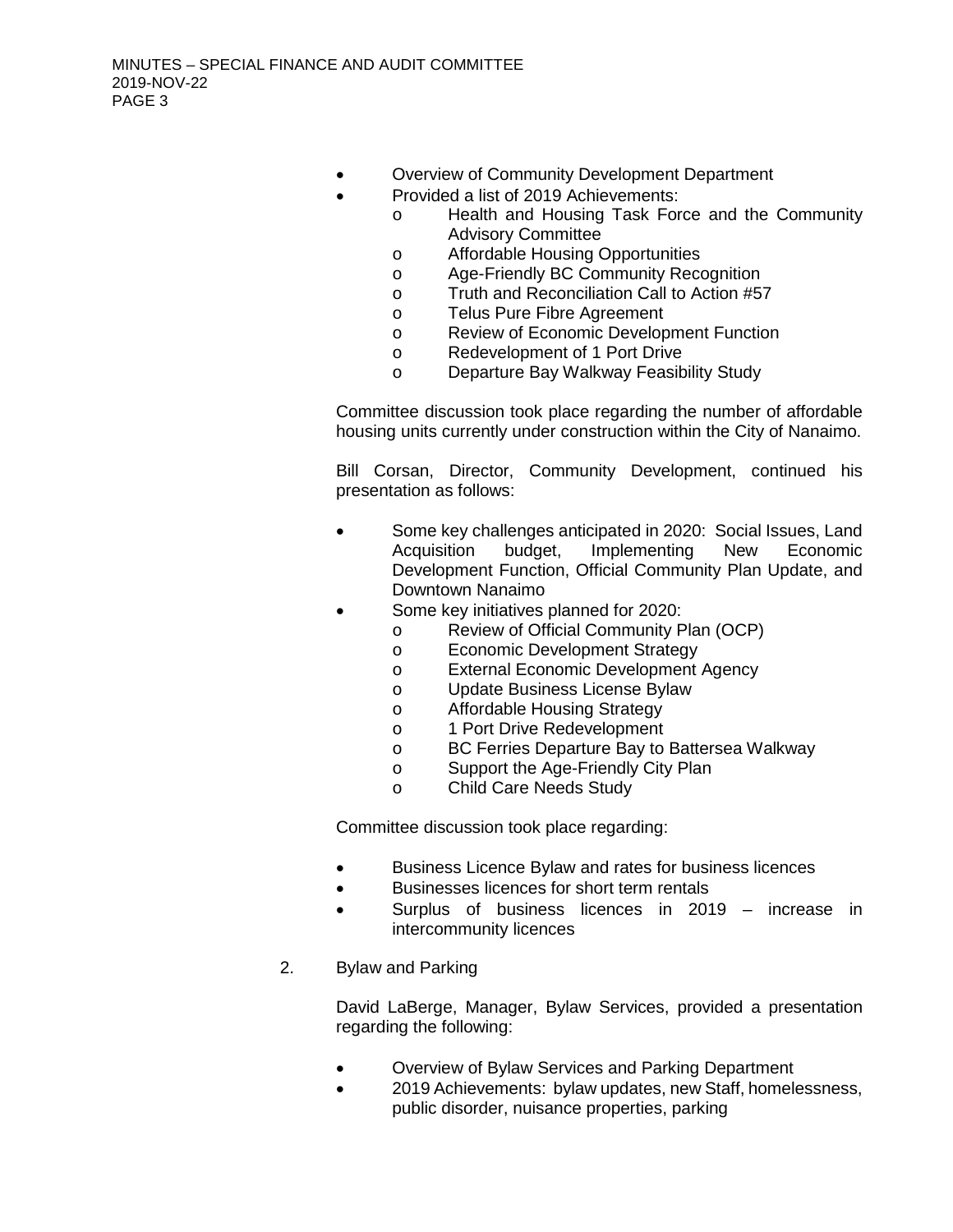- Provided overview of total bylaw calls and total encampment calls – Bylaw Officers estimate 70% - 75% of their work currently relates to homelessness issues
- 2020 Key Challenges:
	- o Bylaw Department: Homelessness/encampments, public disorder
	- o Parking: Downtown parking plan, parkade security, meter vandalism and theft
	- o Animal Control: Contract about to expire, animal shelter requires renovation/replacement, and increased service levels
- 2020 Key Initiatives:
	- o Hospital area parking enforcement plan
	- o Animal control contract
	- o Graffiti clean up
	- o Update Traffic and Highways Bylaw
	- o Downtown transportation plans
- R. Harding entered the Shaw Auditorium at 9:28 a.m.

Committee discussion took place regarding:

- Implementing a cat control bylaw
- Parking enforcement being dealt with in house versus being contracted out
- Ticketing methods in parkades using technology

Bill Corsan, Director, Community Development, continued the Community Development department presentation as follows:

- Proposed changes to the budget include:
	- o Manager, Economic Development
	- o Economic Development Function
- Changes not included in the draft budget:
	- o Animal Shelter Improvements
	- o Bylaw enforcement officers schedule moving to 40 hour work week

Committee discussion took place regarding:

- Need for animal shelter improvements
- Animal shelter improvements not included in this draft budget as contract will expire next year
- D. LaBerge vacated the Shaw Auditorium at 9:36 a.m.
	- 3. Development Approvals

Jeremy Holm, Director, Development Approvals, provided a presentation and overview of the Development Approval Department.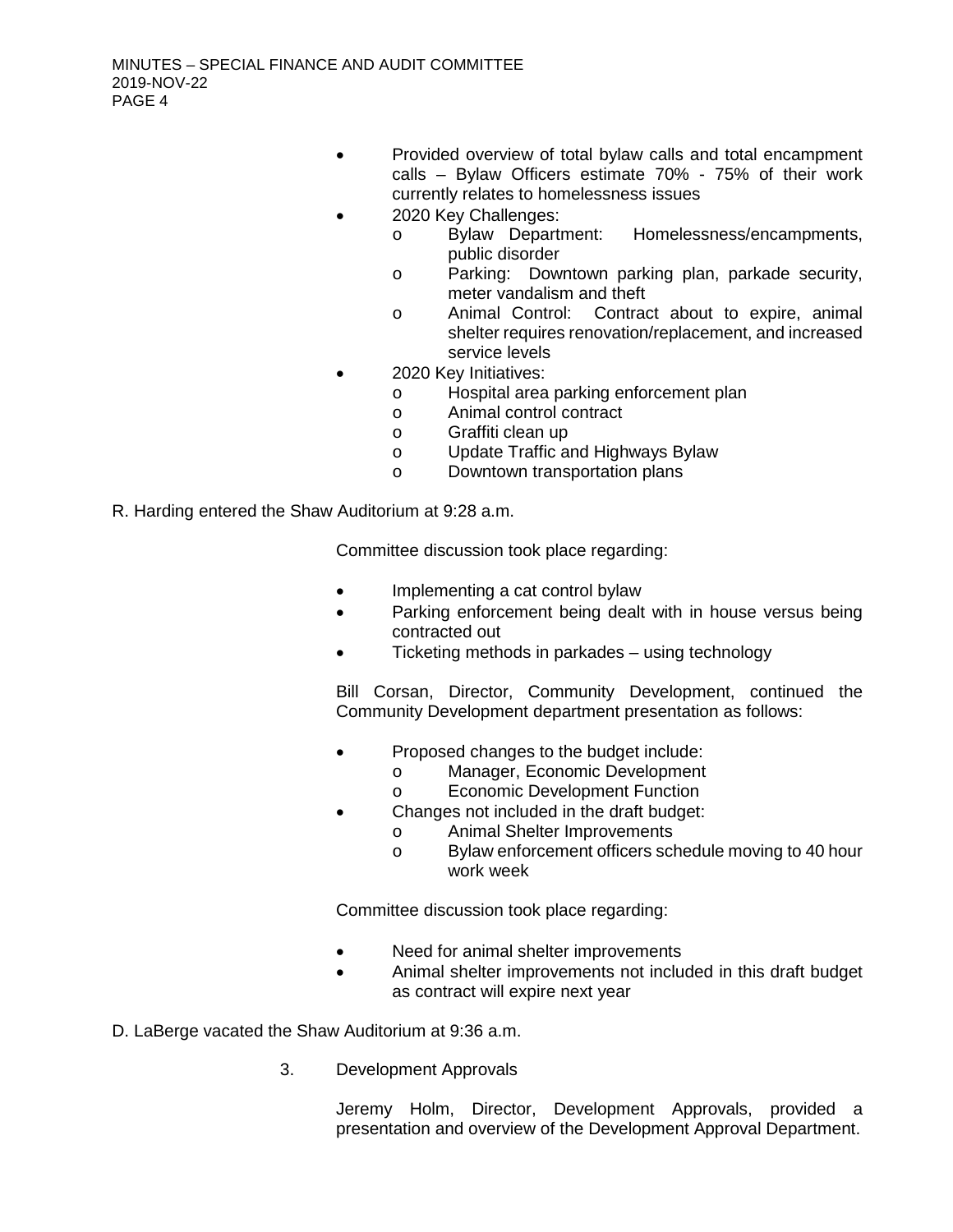Committee discussion took place regarding a new mapping system being implemented by the Information Technology Department.

Jeremy Holm, Director, Development Approvals, continued his presentation as follows:

- 2019 Achievements:
	- o Record development of 1,913 dwelling units projected for 2019
	- o Total construction value projected to be \$456 million for 2019
	- o BC Energy Code Step Implementation<br>
	O Tree Voucher Program
	- Tree Voucher Program

Committee discussion took place regarding the types of trees included in the tree voucher program and trees being appropriate for the local climate.

Jeremy Holm, Director, Development Approvals, continued his presentation as follows:

- 2019 Achievements: (continued)
	- o Climate Resiliency Strategy<br>
	o Environment Committee
	- o Environment Committee<br>
	o Significant amount of zor
	- o Significant amount of zoning amendments and permits<br>
	o Approximately 60% of current development permits are
		- Approximately 60% of current development permits are purpose built rentals

Committee discussion took place regarding:

- Local polices affecting the prices of affordable housing
- Estimated costs to developers for process/permits

Jeremy Holm, Director, Development Approvals, continued his presentation regarding key challenges expected for 2020.

Committee discussion took place regarding projected numbers for development applications in the future and staffing accordingly.

A. Groot, D. Johnston, E. Williamson, K. Gonzales and M. Demecha entered the Shaw Auditorium at 9:57 a.m.

> Jeremy Holm, Director, Development Approvals, continued his presentation as follows:

- 2020 Key Initiatives:
	- o Community Amenity Contribution Policy review<br>
	Community Sustainability Action Plan update
	- o Community Sustainability Action Plan update<br>
	Rylaw updates
	- **Bylaw updates**

Committee discussion took place regarding the Community Amenity Contribution Policy coming to a future Governance and Priorities Committee meeting.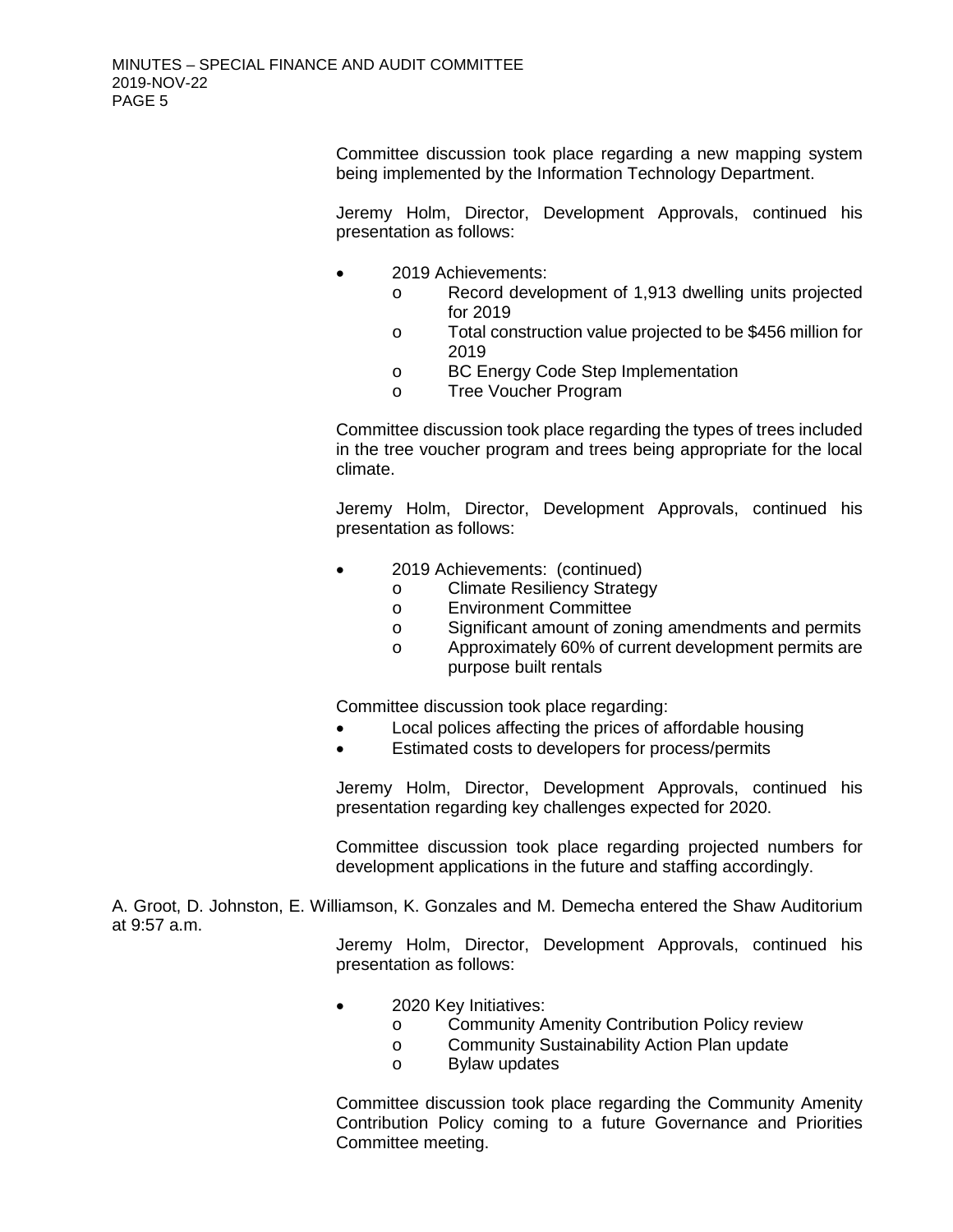- A. Britton entered the Shaw Auditorium at 10:02 a.m.
- S. Pamminger entered the Shaw Auditorium at 10:03 a.m.

Jeremy Holm, Director, Development Approvals, continued his presentation as follows:

- Proposed changes to the Budget:
	- o Four new building inspection vehicles<br>
	o New position Urban Forestry Techni
	- New position Urban Forestry Technician

Committee discussion took place regarding:

- Purpose of the four new building inspection vehicles
- New vehicles being electric and creating a policy to replace vehicles with electric options whenever possible

Jeremy Holm, Director, Development Approvals, continued his presentation as follows:

- Proposed changes to the Budget include Watercourse Restoration and Enhancement Program
- Changes not included in the draft budget: Urban Forestry Management Strategy Update, Manager of Sustainability

Committee discussion took place regarding:

- Staff workload
- Increase in development applications and reasons for increases in development – Nanaimo has been identified as a relatively affordable and attractive location

Jake Rudolph, Chief Administrative Officer, spoke regarding the increases in Staff's workloads and the resulting increases in costs.

Committee discussion took place regarding cost analysis for developments and sustainable services levels.

K. Fry vacated the Shaw Auditorium at 10:17 a.m.

The Special Finance and Audit Committee Meeting recessed at 10:18 a.m. The Special Finance and Audit Committee Meeting reconvened at 10:35 a.m.

2. Parks, Recreation and Culture

Introduced by Richard Harding, General Manager, Parks, Recreation and Culture.

C. Davis entered the Shaw Auditorium at 10:38 a.m.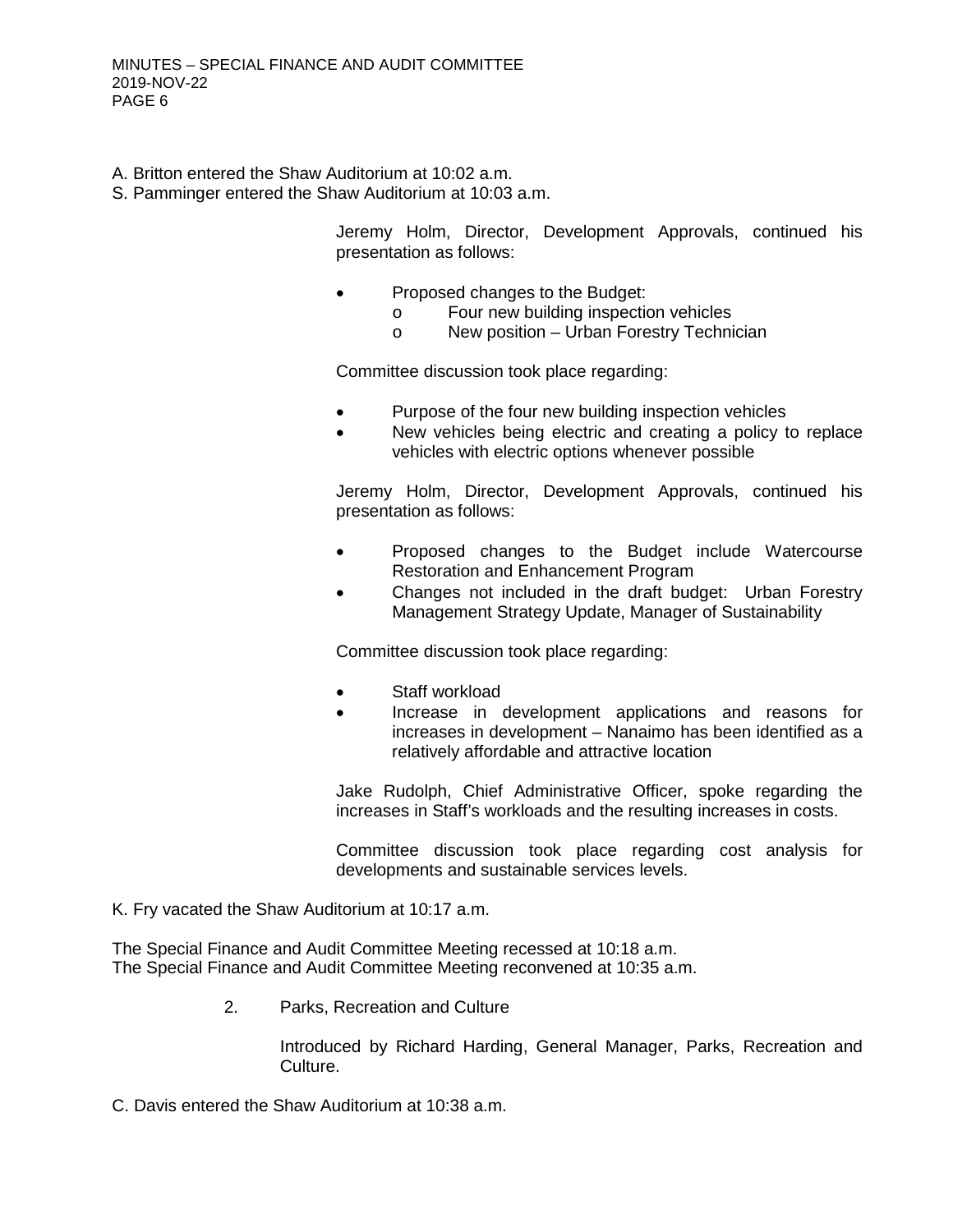1. Recreation and Culture

Elizabeth Williams, A/Director, Recreation & Culture, provided a presentation regarding the following:

- Recreation Services section operates Beban Park, Bowen Park, Nanaimo Aquatic Centre, Nanaimo Ice Centre and Oliver Woods Community Centre
- two indoor pools, two fitness centres, four ice centres, two gymnasiums, conference centre/multipurpose room, and four external facilities
- Operations include community programming, staffing, rentals, and facility maintenance

Committee discussion took place regarding fitness centres charging rates comparable to other private businesses within the community.

Elizabeth Williams, A/Director, Recreation & Culture, continued her presentation as follows:

- Youth and Seniors programs provided through the Parks and Recreation Department - seniors programs are run by volunteers
- Working with Island Health to provide health education programs
- J. Bevan vacated the Shaw Auditorium at 10:58 a.m.
	- Provided a list of achievements for the Recreation and Culture departments in 2019 such as:
		- o Increased demand for 60+ Active Aging Programs<br>o Aquatics hosted 11 Regional/Provincial swim
		- Aquatics hosted 11 Regional/Provincial tournaments/meets
		- o President's Cup Senior B National Lacrosse Championship
		- o The Raven installed at Water Treatment Plant
		- o Maintenance and repair of Spindle Whorl
	- Key Challenges for 2020:
		- o Growing demand for pool, gymnasium and ice time<br>o lncrease in competition between public and priv
		- Increase in competition between public and private recreation
		- o Recruitment training and staff retention
		- o Removing barriers to entry for facilities and recreation programs
	- Key Initiatives for 2020:
		- o Establish new recreation and cultures section<br>o Parks. Recreation and Facilities Master Plan
		- o Parks, Recreation and Facilities Master Plan<br>o Fees and charges implementation
		- Fees and charges implementation
		- o Re-organize Recreation Coordinator portfolios
		- o Policy and Procedure manual for Recreation Services
		- o Evaluate current pre-school program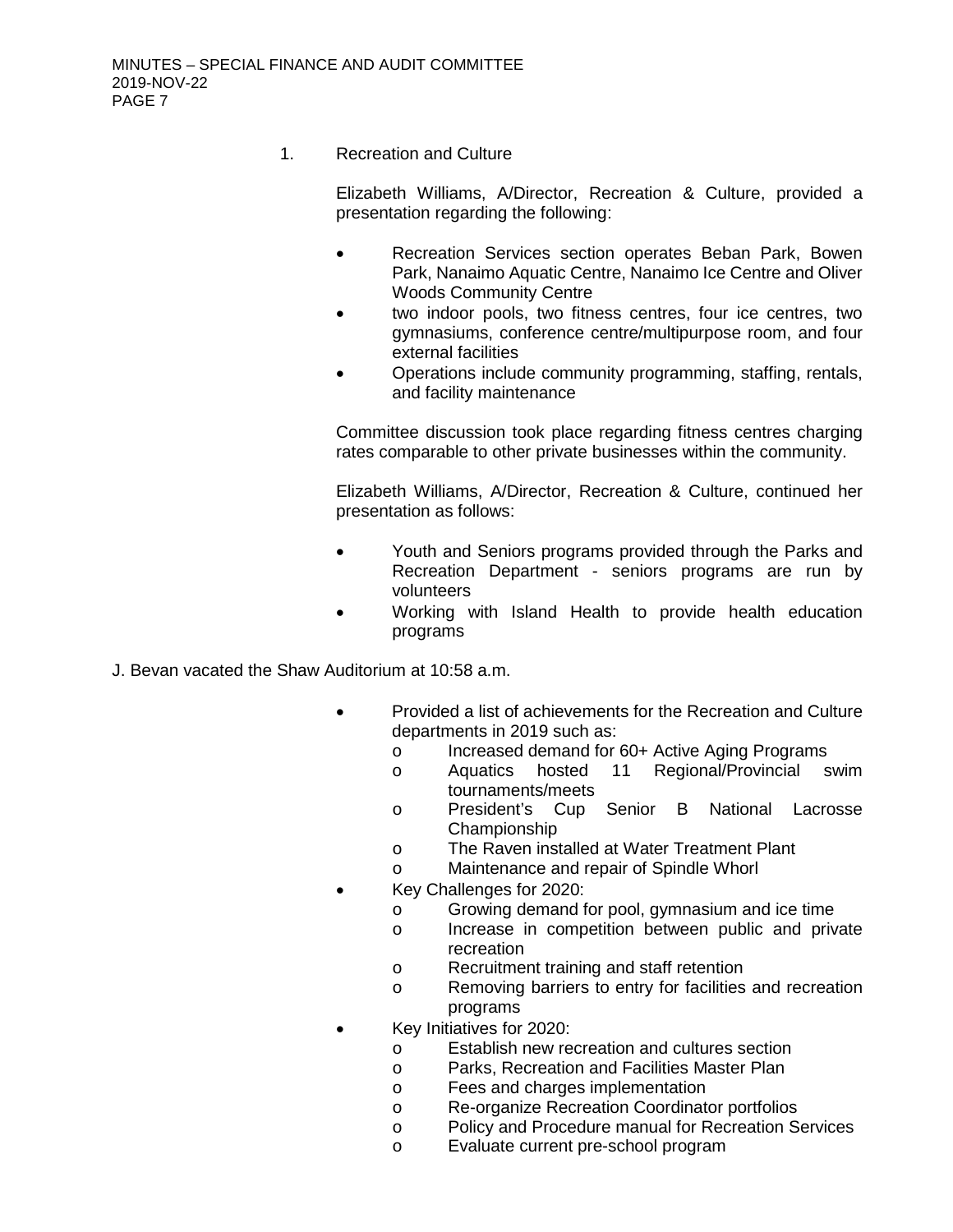- o Expand LIT/Quest Leadership Training into environmental stream
- o Update 2014-2020 Culture Plan for Creative Nanaimo

## D. Lindsay vacated the Shaw Auditorium at 11:05 a.m.

Committee discussion took place regarding:

- Lack of revenue generated by culture events
- Decreased activity with the Poetry and Transit Program and the future of this program
- 2. Facilities and Parks Operations

Art Groot, Director, Facility & Parks Operations, provided a presentation regarding the following:

- Parks Operations Section:
	- o Provided an overview of the Facilities and Parks Operation area
	- o Maintains over 1,018 hectares of City-owned parkland

Committee discussion took place regarding:

- Percentage of City of Nanaimo land mass that is allocated to parks
- All weather fields in other municipalities creating environmental concerns and potential for Nanaimo's all weather fields to create environmental issues

Art Groot, Director, Facility & Parks Operations, continued his presentation as follows:

- Facilities Section:
	- o Focus on operation, maintenance, repairs and upgrades
	- o Responsible for Energy Management across the organization and Asset Management Plan for facilities
	- o Provides project management and support for other departments
	- o Assists with both short and long-term capital planning across the organization
- There were many operational achievements in 2019 for the Parks and Facilities areas – of note Youth Health Hub at Nanaimo Aquatic Centre is a joint project with School District 68 and Island Health
- Fortis BC Award for Energy Efficiency in Action and Vancouver Island Real Estate Board Award for Commercial Building (Harewood Centennial Park Multi-use)
- Key Challenges for 2020: re-organization, and clarification of roles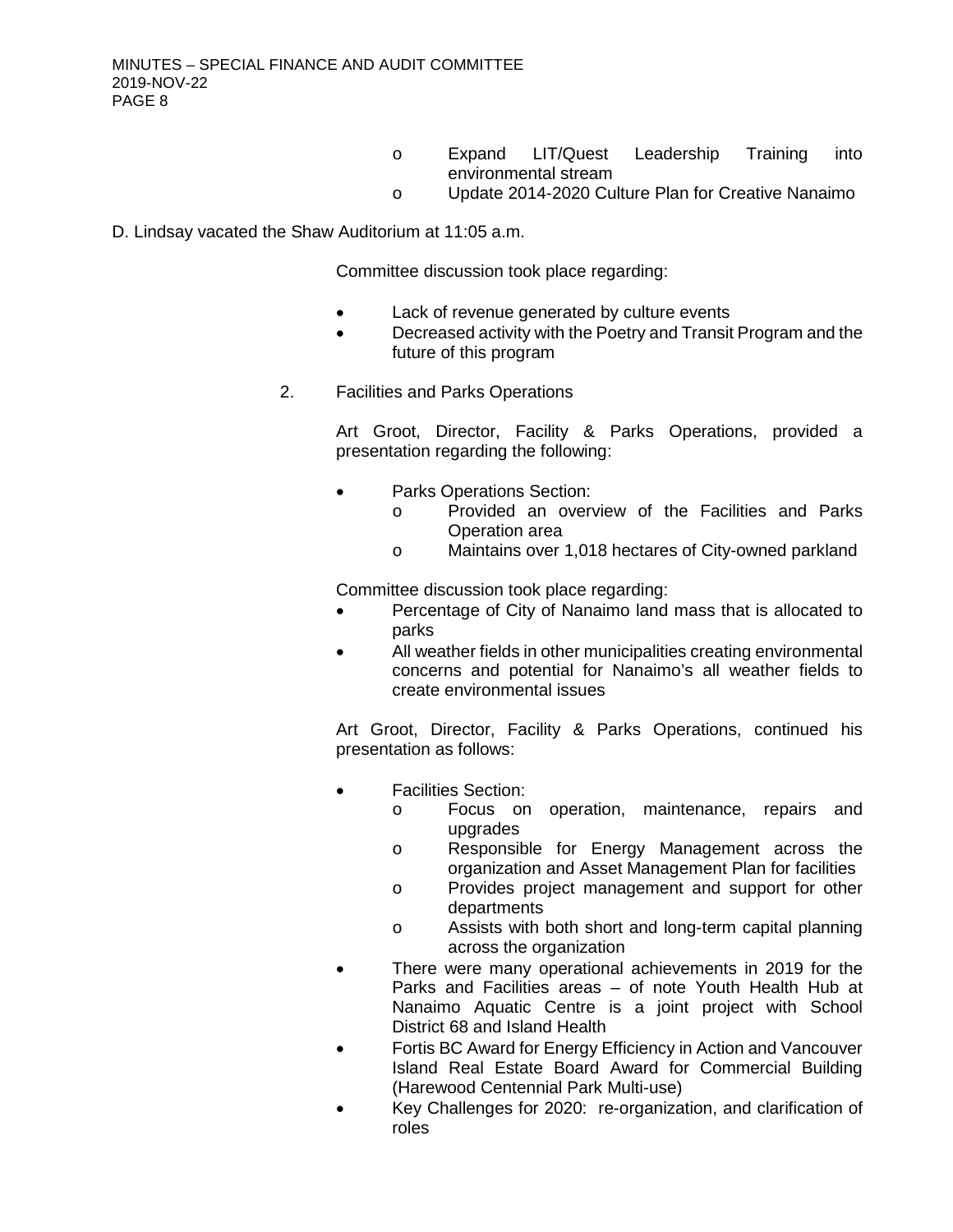- Key Initiatives for 2020: focus to improve asset inventories, review and update operation procedures and continue to provide quality levels of service
- Proposed changes to the Budget:
	- o New positions: Allocations Clerk and Co-op Student <br> **Comparison Contract Contract Contract Contract Contract Contract Contract Contract Contract Contract Contract** C
	- Loudon Boathouse (design)

Committee discussion took place regarding:

- Loudon Boathouse level of use
- Reorganization of staff positions reflected in the draft budget
- Energy efficiencies

A. Britton, C. Davis, D. Johnstone, E. Williams, K. Gonzales, L. Clarkson M. Demecha, and

- S. Pamminger vacated the Shaw Auditorium at 11:25 a.m.
- F. Farrokhi entered the Shaw Auditorium at 11:26 a.m.
	- 3. Engineering and Public Works

Introduced by Bill Sims, General Manager, Engineering and Public Works,

Committee discussion took place regarding:

- Maintenance of current infrastructure and increasing the amount of infrastructure
- Methods that other municipalities have implemented to address increased demands on sanitary sewer systems due to increased development and population
- P. Rosen entered the Shaw Auditorium at 11:31 a.m.
	- New public works building not being included in the draft budget
- J. Elliot entered the Shaw Auditorium at 11:37 a.m.
	- Increasing the size of sewage pipes versus disconnecting houses from the sewage system
- L. Mercer vacated the Shaw Auditorium at 11:46 a.m.

Bill Sims, General Manager, Engineering and Public Works, provided a presentation and overview of the Engineering and Public Works Department.

The Special Finance and Audit Committee meeting recessed at 11:47 a.m. The Special Finance and Audit Committee meeting reconvened at 12:31 p.m.

K. Fry returned to the Shaw Auditorium at 12:33 p.m.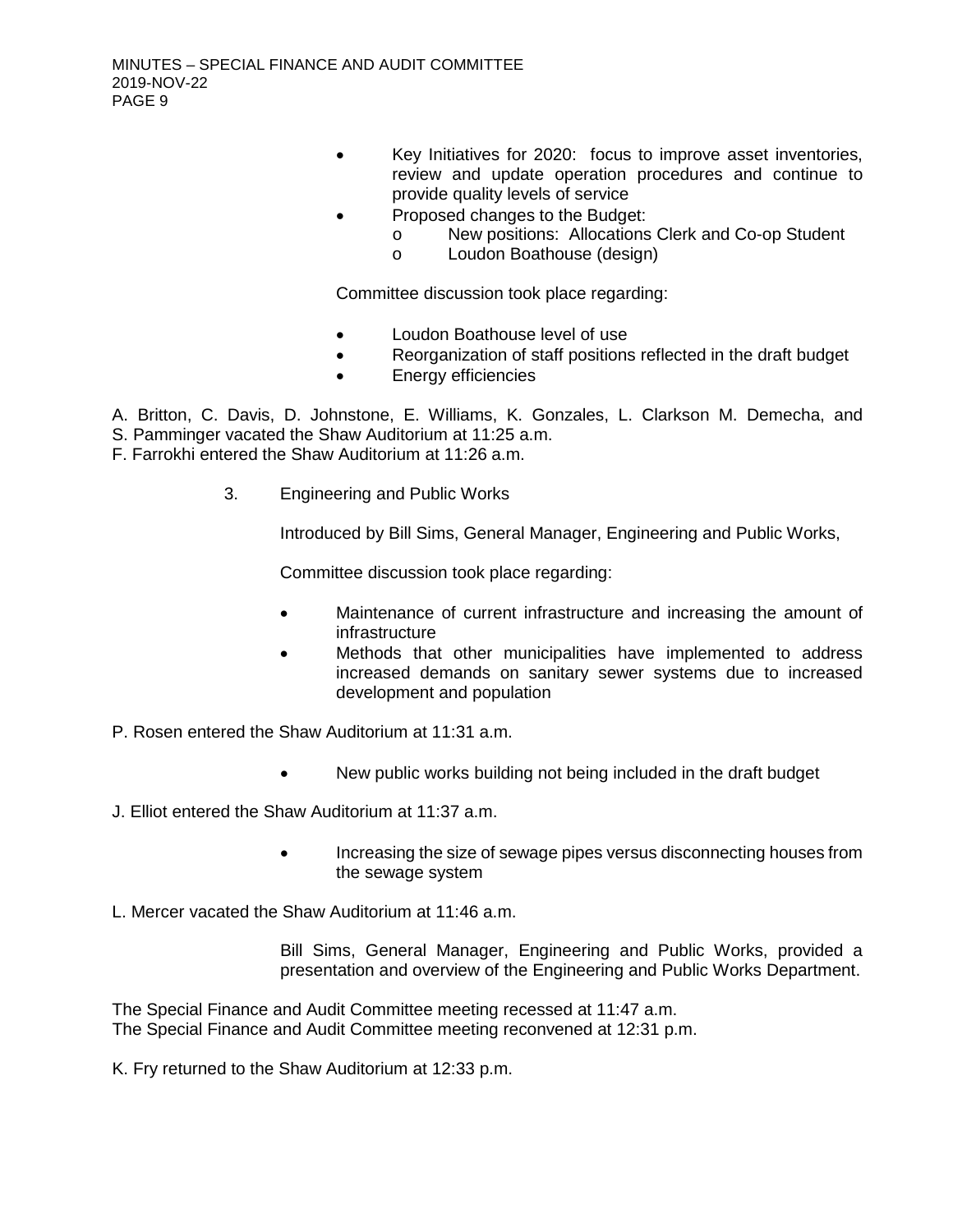Bill Sims, General Manager, Engineering and Public Works, John Elliot, Director, Public Works, and Poul Rosen, Director, Engineering, provided a presentation regarding the following:

- Strive to ensure that there is always a person available to answer service calls
- Approximately 10,000 calls for services each year
- Key challenges for administration: call volumes, level of service, and security concerns
- D. Lindsay returned to the Shaw Auditorium at 12:37 p.m.
- S. Gurrie vacated the Shaw Auditorium at 12:37 p.m.
	- Notable achievements in transportation:
		- o Road standards/complete streets
		- o Downtown Mobility Study engagement
		- o Completion of major projects<br>
		o Phase two LED street lights c
		- Phase two LED street lights conversion

Committee discussion took place regarding:

- Prioritizing projects and purpose of the complete streets standards
- Cost/time estimates to widen Seventh Street to add a sidewalk
- Security concerns at Public Works yard
- Current tempest software system versus proposed asset tracking system and feedback from other municipalities
- S. Gurrie returned to the Shaw Auditorium at 12:42 p.m.
	- Timeframe for bringing potential enhancement opportunities before Council and implementing a policy to review streets under the complete streets standards
- D. Thompson entered the Shaw Auditorium at 12:58 p.m.
- D. Myles and J. Evans entered the Shaw Auditorium at 1:00 p.m.

The presentation continued regarding:

- Key challenges Transportation:
	- o Increasing transit ridership<br>
	o Road rehabilitation asset m
	- o Road rehabilitation asset management<br>
	o Signal operation and maintenance
	- Signal operation and maintenance
	- o Traffic medians and boulevard maintenance
	- o Growth in infrastructure and workload

Committee discussion took place regarding:

- Maintenance of E&N Trail
- Perceived tension between increasing active transportation infrastructure and road rehabilitation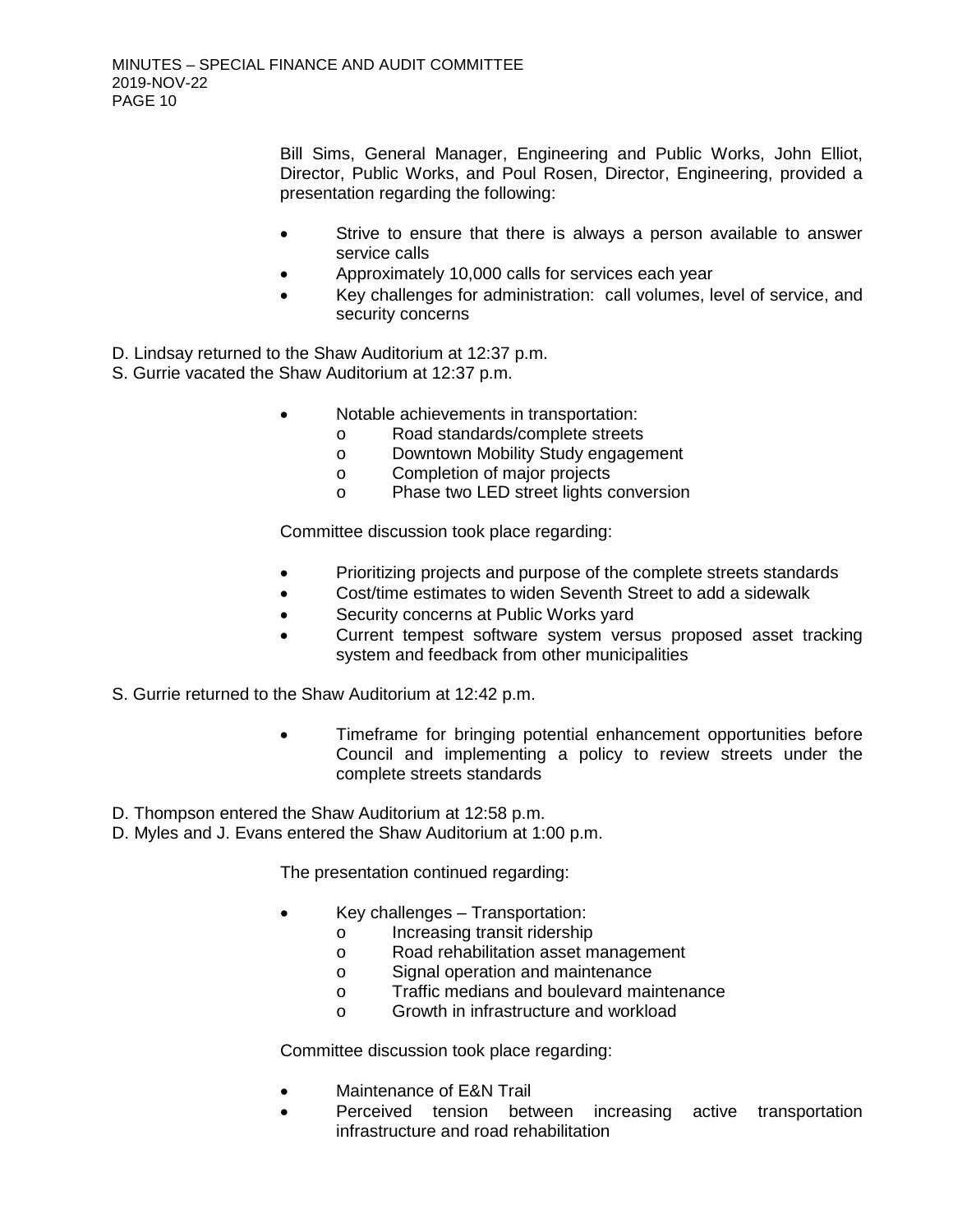- 2020 Key Initiatives:
	- o Active and Sustainable Transportation Masterplan<br>
	o Centralized traffic signal management system
	- o Centralized traffic signal management system<br>
	o South Nanaimo Mobility Study (Cranberry Con
	- South Nanaimo Mobility Study (Cranberry Connector)
	- o Rapid Bus Corridor and Frequent Transit Network systems
- Notable Achievements Water Supply and Distribution:
	- o Declining per capita water consumption

Committee discussion took place regarding steps taken to cause the decline in water consumption and how to continue saving water.

L. Mercer vacated the Shaw Auditorium at 1:17 p.m.

The presentation continued as follows:

- Notable Achievements Water Supply and Distribution: (continued)
	- o Emergency water pump station<br> **Emergency plans and wildfire pro-**
	- o Emergency plans and wildfire protection updated<br>
	o Water Rates Bylaw updated
	- o Water Rates Bylaw updated<br>
	o Upgraded/replaced/installed
	- Upgraded/replaced/installed Jump Creek Spillway, and South Fork Dam Log Boom
- Key challenges for Water Supply and Distribution:
	- o Water Supply Strategic Plan
	- o Growth in infrastructure and workloads<br>
	o Aging water mains and service pipes
	- o Aging water mains and service pipes<br>
	Revenue
	- **Revenue**
- 2020 Key Initiatives:
	- o Update Water Supply Strategic Plan
	- o Update Nanaimo River Flood Inundation Plan
	- o Update to South Fork Seismic review & conceptual design
	- o Rebuild of City Wide Water Model
- Achievements Sanitary Sewer:
	- o Low rate of claims and back up rates due to frequent maintenance and inspections
	- o Cleaning and inspection of up to 125km of sewer pipe
	- o Protection Island Odour and Gas control project
- L. Mercer returned to the Shaw Auditorium at 1:22 p.m.
	- 2020 Key Initiatives Sanitary Sewer: Sanitary Sewer Catchment Master Plan, new flow monitor stations, update video equipment and software
	- Rainwater drainage infrastructure has drastically improved over the past few years; however, climate change creates challenges for the drainage system's capacity
- D. Lindsay vacated the Shaw Auditorium at 1:32 p.m.
	- Provided an overview of the Fleet Department
	- Appropriateness of vehicles to suite their intended purpose
	- Listed some achievements and challenges for the Fleet Department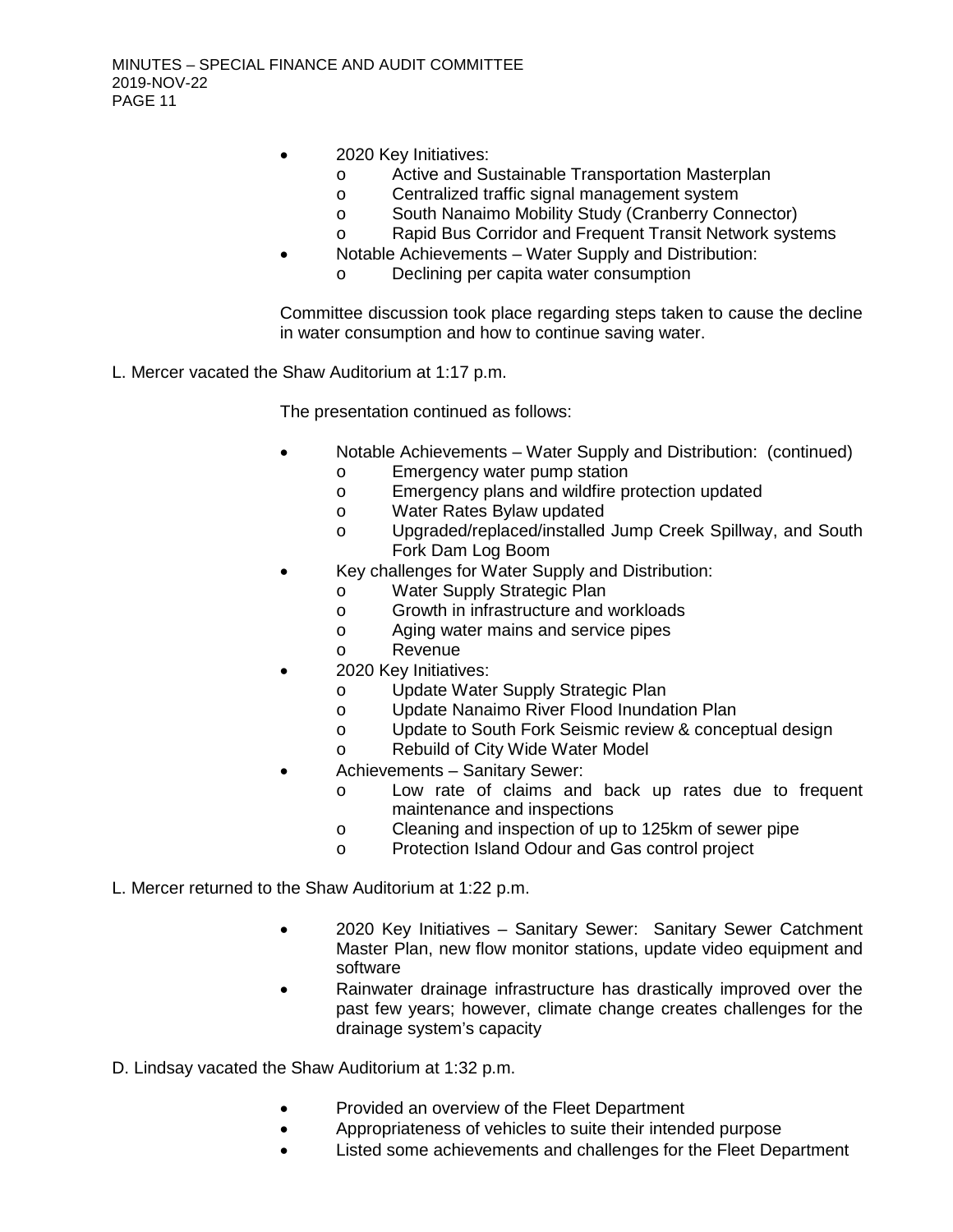- 2020 Key Initiatives Fleet:
	- o E3 Green Fleet Review<br>o Corporate Green Fleet s
	- o Corporate Green Fleet strategy<br>
	o Explore alternative fuels
	- Explore alternative fuels
- Achievements Solid Waste Management: 90% reduction in worker injuries, 50% reduction in work orders, 65% diversion rate, overall landfill down 3%, purchased two used automated garbage trucks from Kelowna
- A. Halabourda, B. Szewczok and Supt. Miller entered the Shaw Auditorium at 1:42 p.m.
	- New zero waste coordinator
	- 2020 Key Initiatives:
		- o Improve inventory management
		- o Reduce recycling contamination and accelerate zero waste initiatives
		- o Review and update City's standard construction contract
		- o Capital Project Management Framework and improve Capital Project communications
		- Proposed changes to the Budget:
			- o Business case Traffic Signal Technician
			- o Manager, Facility Assets 2021

Committee discussion took place regarding contracting out for traffic signal technician work.

- Changes not included in draft budget:
	- o Municipal Services Inspector
	- Project Engineer

Committee discussion took place regarding:

- Duties of the Manager of Facility Assets
- Staff capacity for projects and using contractors to respond to additional repairs

The Special Finance and Audit Committee Meeting recessed at 1:55 p.m. The Special Finance and Audit Committee Meeting reconvened at 2:03 p.m.

4. RCMP/Police Services

Supt. Cameron Miller, OIC, Nanaimo Detachment RCMP, provided a presentation regarding the following:

- Overview of policing contract and RCMP role in the community
- 144 positions within the municipality, largest RCMP detachment on Vancouver Island

Committee discussion took place regarding calls related to homelessness and the increasing number of calls for service in the community.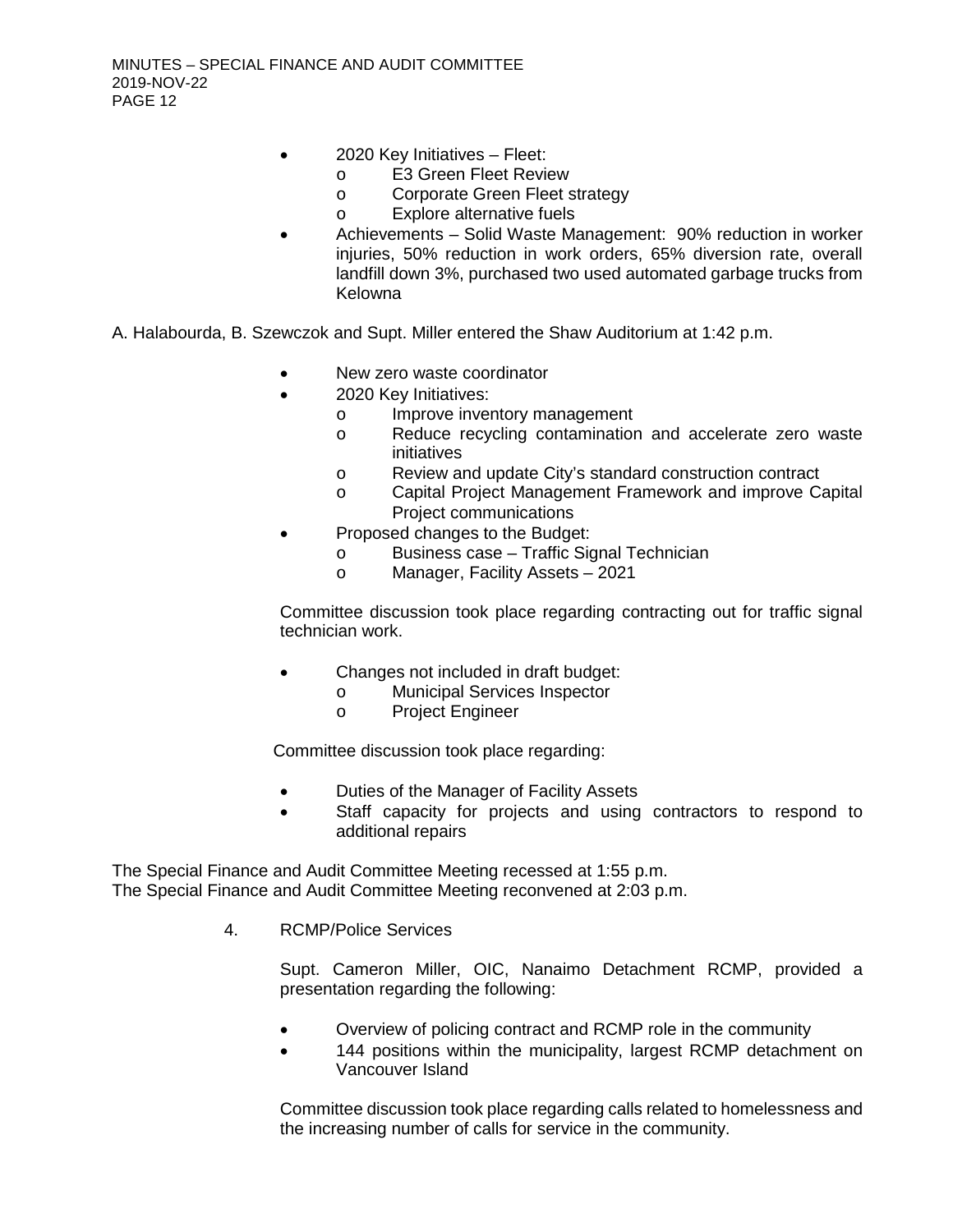Supt. Cameron Miller, OIC, Nanaimo Detachment RCMP, continued his presentation regarding:

- 2019 Achievements: estimate 50,000 calls for service for the year, crime prevention, online reporting system, dedicated team to work with youth, traffic and water safety
- 2020 Key Challenges: ongoing operation pressures, space review, staffing of regular member positions, reducing fatal motor vehicle accidents, youth unit working to address issues of gangs and drugs
- Difficulties regarding staffing/training RCMP officers
- 2020 Key Initiatives: homelessness, cannabis regulations implementation, public safety and community wellness initiatives
- Staff members "taking a knee" to recover after an event, bringing in psychologists to assist officers working through traumatic events

Committee discussion took place regarding implementing cannabis regulations.

Anita Halabourda, Manager, Police Support Services, provided a presentation regarding the following:

- Provided an overview of Police Services Department support staff for the RCMP
- 2019 Police Services achievements: flooring upgrades, security gates for police parking lot, and additional temporary parking

Committee discussion took place regarding reasons for security gates in RCMP parking lot.

Anita Halabourda, Manager, Police Support Services, continued her presentation regarding:

- 2020 Key challenges: space review, staffing of municipal support positions – security clearance requirements provide challenges for staffing
- Proposed changes to budget:
	- o New personnel: two prison guards, convert records clerk positions from two part-time positions to full- time

Committee discussion took place regarding:

- Trauma to RCMP members and administrative staff
- Returning to gender specific guarding not planned
- Timeframe for new RCMP members arriving and potential surplus
- Costs covered by the Provincial Government for officers going on leave